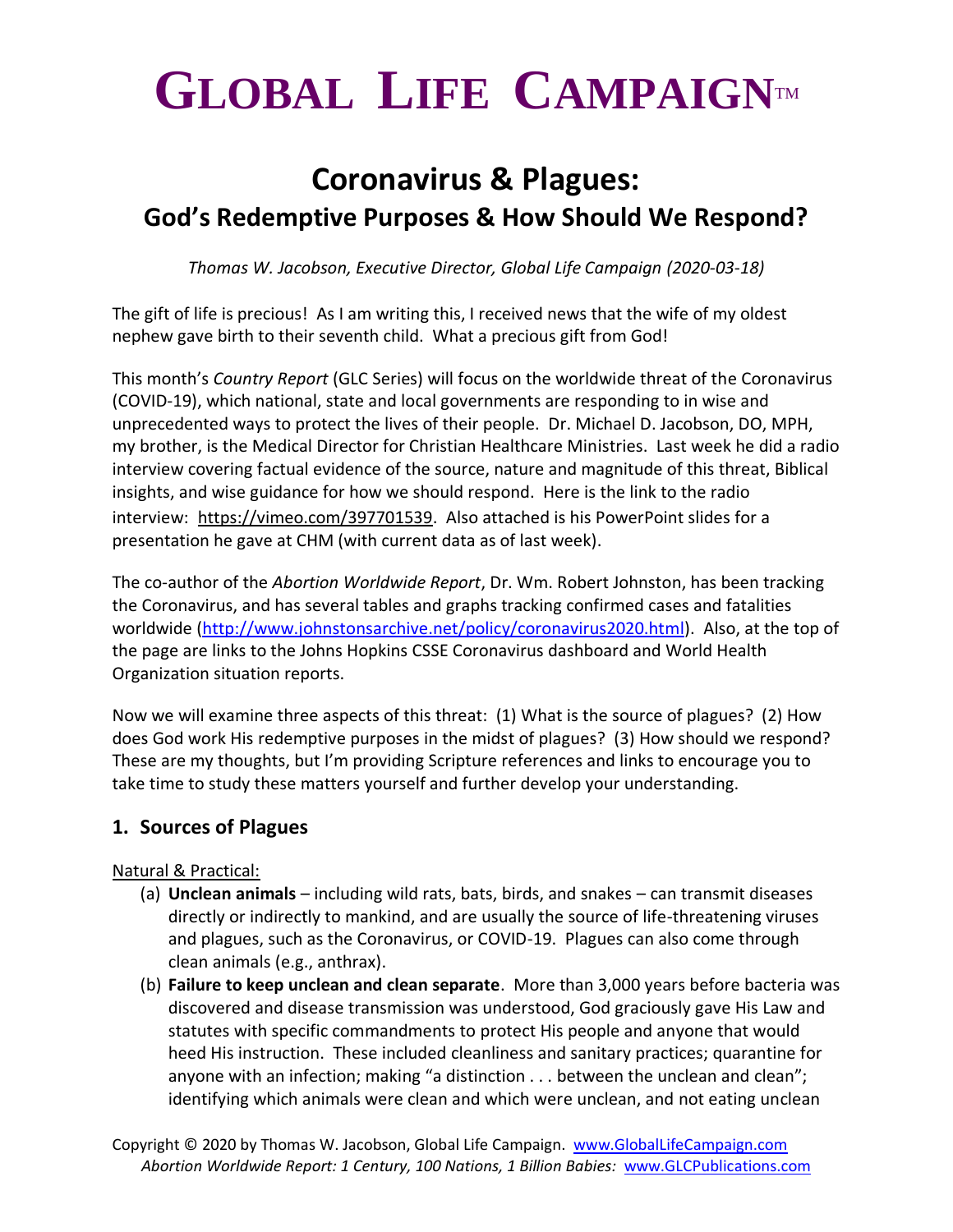animals; cleansing anything that touched something or someone that was dead, etc. (Leviticus 7:19; 10:10, 14; 11:32, 47; 13:1-59). During the Black Death plague of the 1300s, the Jews were the least affected people group because of their sanitary practices [\(https://www.jewishhistory.org/the-black-death/\)](https://www.jewishhistory.org/the-black-death/).

#### Spiritual:

- (c) **Sin**. God created a perfect world full of life and no death. But then "through one man sin entered the world, and death through sin" (Romans 5:12). When Adam and Eve sinned, corruption, death, and vulnerability to sickness and disease entered the human race and have been transmitted from generation to generation ever since (Genesis 2:15- 17; Psalm 51:1-5).
- (d) **Satan** always "comes to steal and kill and destroy" and to use any means to turn us against God (Genesis 3:1-7; John 10:10), such as when he "smote Job with sore boils from the sole of his foot to the crown of his head" (Job 2:7).
- (e) **God** sometimes brings plagues, but whether He brings them directly or they are the natural effect of living in this fallen world, He is always seeking to bring about His good purposes such as those described next.

#### **2. God's Redemptive Purpose in Plagues**

The LORD God has at least three redemptive purposes that He labors objectively and diligently, whether visible or invisible, to bring about in the lives of individual people, families, communities and nations in the midst of any plague or disaster affecting them.

**The first is to reveal Himself to the people and their nation**. When hearing about the Coronavirus plague, I thought of the plagues that God brought against ancient Egypt to deliver His people out of slavery, and so I read Exodus chapters 1 to 12. Therein I could see God's compassion for the Egyptians. Through the plagues, He sought to reveal Himself to them as the true God, calling the plagues, "My miracles . . . My signs and My wonders . . . My hand" (Exodus 3:20; 7:3-4). "And the Egyptians shall know that I am the LORD . . . By this you shall know that I am the LORD . . . that you may know that there is no one like the LORD our God . . . in order that you may know that I, the LORD, am in the midst of the land . . . so that you may know that there is no one like Me in all the earth" (Exodus 7:5, 17; 8:10, 19, 22; 9:14).

**Second is to bring His righteous judgment for sin, idolatry, and innocent bloodshed**. At the time of the exodus of the Hebrews, ancient Egypt was the most powerful nation on the earth. Egyptians were a prideful, sinful, pagan people with their own idols. Pharaoh and the government of Egypt had put the Hebrews to forced labor and were murdering their male children after birth as a national security measure (Exodus 1). Thus when God brought the 10 plagues against Egypt, at the same time that He was doing what was necessary to set His people free, He was also rendering righteous judgment upon the Egyptians.

This is not to say that the Coronavirus is God's judgment upon many nations for their sin (though our sins are many and we deserve His judgment), for most plagues are likely the natural result of living in this fallen world and ignoring God's instructions mentioned briefly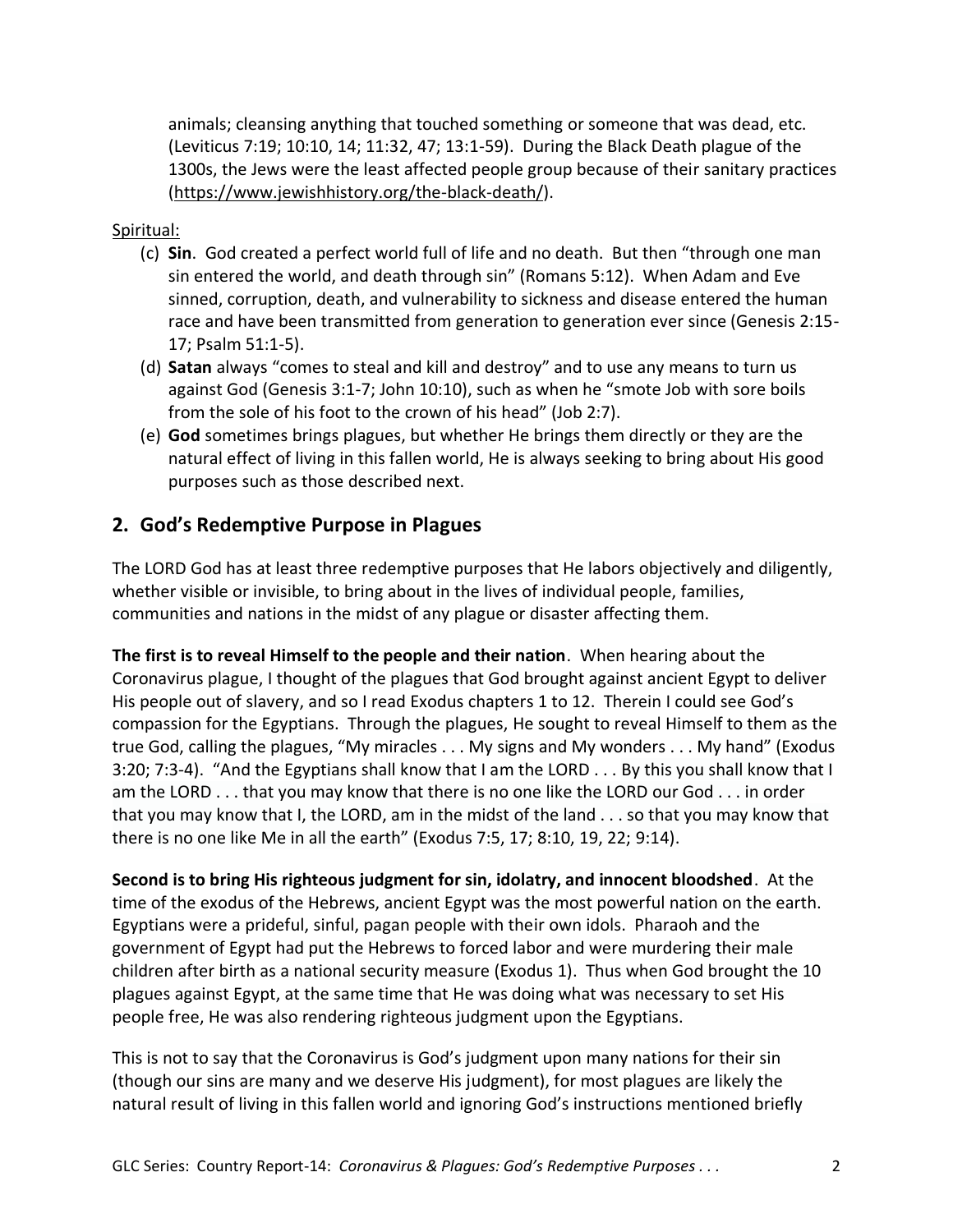above. Even so, God has the power to stop the spread of the disease, and to protect individual people and communities, including by sometimes making a distinction between those who are His or who are following His commands, and those who are not. "The LORD said . . . 'I will set apart the land of Goshen, where My people are living, so that no swarms of insects will be there, in order that you know that I, the LORD, am in the midst of the land'" (Exodus 8:22; see also, 9:20, 26; 10:23; 11:7; 12:12-13, 22-23, 27).

**Third is to save them from their sin, pride, idolatry, and eternity in hell, and set them free and give them eternal life**. While God set His people Israel free from Egypt, He repeatedly gave Pharaoh and the Egyptians opportunities to see, confess, and be set free from their sin, pride and idolatry. Especially since the coming of Jesus Christ, we know God's love for every person in every nation of the world, and that by believing in Jesus, humbling ourselves before Him, and confessing our sin, pride, and idolatry, we shall be saved and receive eternal life (Matthew 4:17; John 1:12-13; Romans 10:10). God will go to great lengths in His efforts to save us from eternal separation from Him and torment in Hell, and to redeem us for eternal life with Him in heaven. "For God so loved the world, that He gave His only begotten Son, that whoever believes in Him should not perish, but have eternal life" (John 3:16). Even in the midst of a plague, even a global pandemic, God is at work in countless ways to direct our hearts toward Him and save many to eternal life. Even if someone dies from the virus, they are not dead, but fully alive and healthy for eternity if they have experienced the "new birth" through faith in Jesus.

#### **3. How Should We Respond?**

**Do not fear!** Each one us struggles with fear; it is part of our fallen human, finite condition. The truth is, "There is no fear in love; but perfect love casts out fear, because fear involves punishment, and the one who fears is not perfected in love" (1 John 4:18). See the attached selected compilation of Scriptures from the God of love telling us to "not be afraid."

**Seek and trust God**, including by humbling ourselves before Him, believing in Jesus Christ, repenting of our personal and national sins, receiving His forgiveness and restoration, and cooperating with the Holy Spirit as He reveals what is in our hearts that needs to change. Choose to consecrate this time to seek the Lord more diligently and be with your family and strengthen bonds of love with each one.

**Use wisdom, and quarantine.** "He said, 'If you will give earnest heed to the voice of the LORD your God, and do what is right in His sight, and give ear to His commandments, and keep all His statutes, I will put none of the diseases on you which I have put on the Egyptians; for I, the LORD, am your healer'" (Exodus 15:26). The LORD promised to protect His people from disease, and to heal those who were sick, but notice that He made this conditional – "If you will." The conditions actually reveal His desire for a close relationship with His people, that they would trust Him by earnestly heeding His voice, obey Him by doing "what is right in His sight," and keep "His commandments" and "His statutes." Included in those statutes were the commands that if followed would protect them from disease and transmission of disease, including using quarantines for those who are infected to protect the rest of the people. Also,